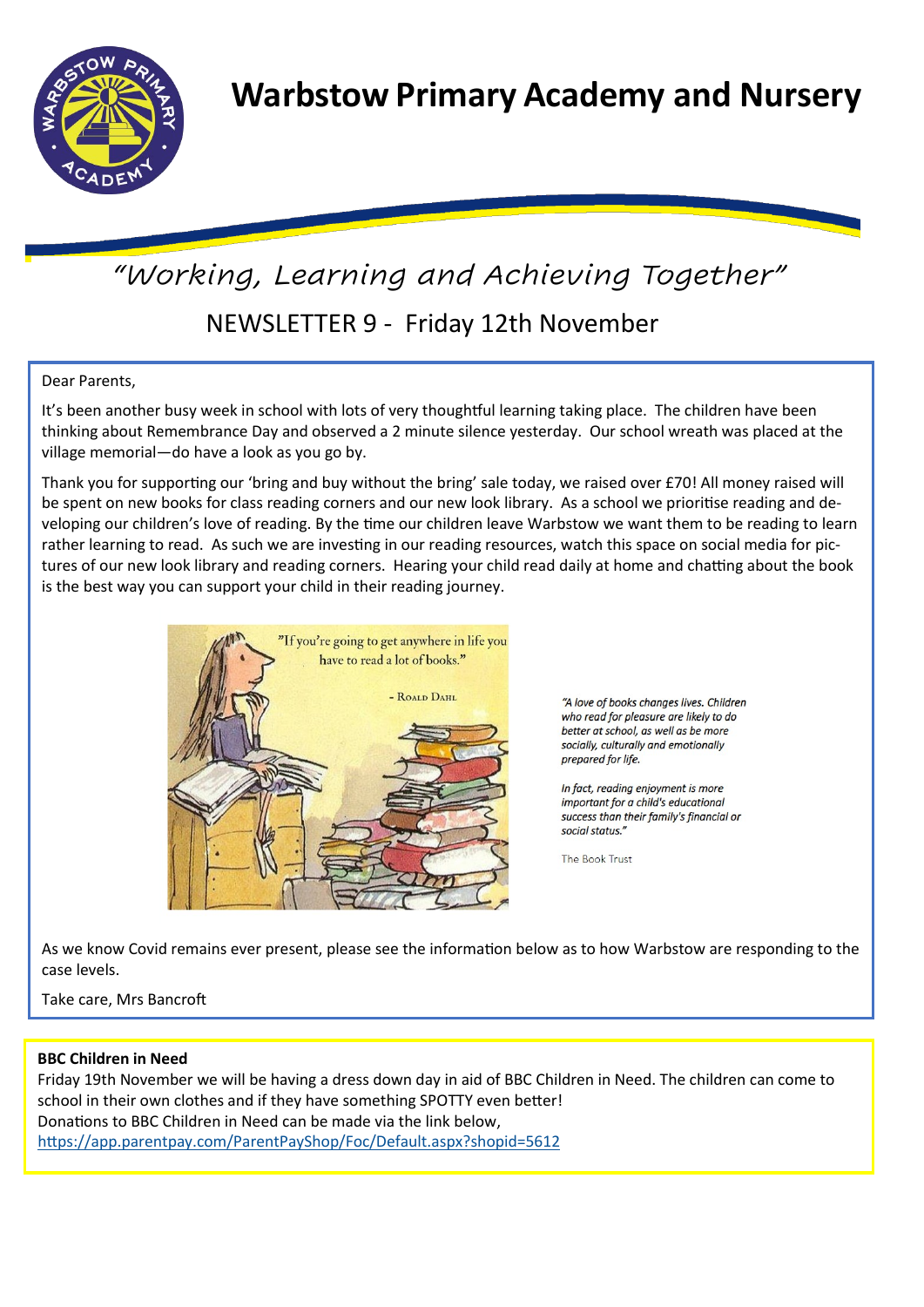## **Covid**

Please see the attached information from Aspire Multi Academy Trust with details of our Covid Outbreak management plan.

As a school we are naturally concerned about the case levels remaining so high. As you know we have had a few cases in school over recent weeks but we feel our procedures have a gone a long way to protecting us all. And so we will be retaining our one way system, face covering wearing, no handing out of birthday treats, good hand washing practices, social distancing wherever possible and keeping visitors to a minimum. We have however been able to return to a weekly assembly in person on Fridays. We held our first 'in person' celebration assembly last week which is wonderful, we will continue to monitor the impact of this though.

My priority is always the children's safety and that of our staff and families and I thank you for your support.

## **Parents Evening**

Thank you to all of those who attended parents evening this week, we appreciate it is not the preferred option conducting them via phone, we are grateful for your support. I am currently working with staff to work out the best way to share some of your children's work with you from this term.

## **After school clubs restarting**

Clubs will restart next week, 15 November. Please book your child in via the Arbor App. There are still spaces available for Cricket, Games Club & Indoor Sports. Booking closes today. Mon—Cricket Y1/2

Tues—Games Club (continuing from last half term) Y3/4 Wed—Indoor Sports Y3-6

Thursday—Christmas Crafts Y1-6

# **Old Newspapers**

Class 3 are asking for any old newspapers (with appropriate content) for an art project they will be completing in the coming weeks. Please give any papers to the office or Mr Turnham at the gate.

## **Science day in Class 2**

Class 2 have spent the day with Dr Juliette Jackson from Earth Energy Education learning about renewal energy and fossil fuels. They did lots of practical experiments including looking at lights through some very trendy glasses making the light form rainbows, making an electrical circuit through hand holding and finally using recycled materials they designed and made objects that included a solar propeller.



# **Xmas4Schools**

Orders for Xmas4Schools closes on Saturday 13th Nov. Individual links of your child's art were sent via email and text earlier this week

#### **Lunches**

Please ensure all lunches for next week are order by 5pm on Sunday.